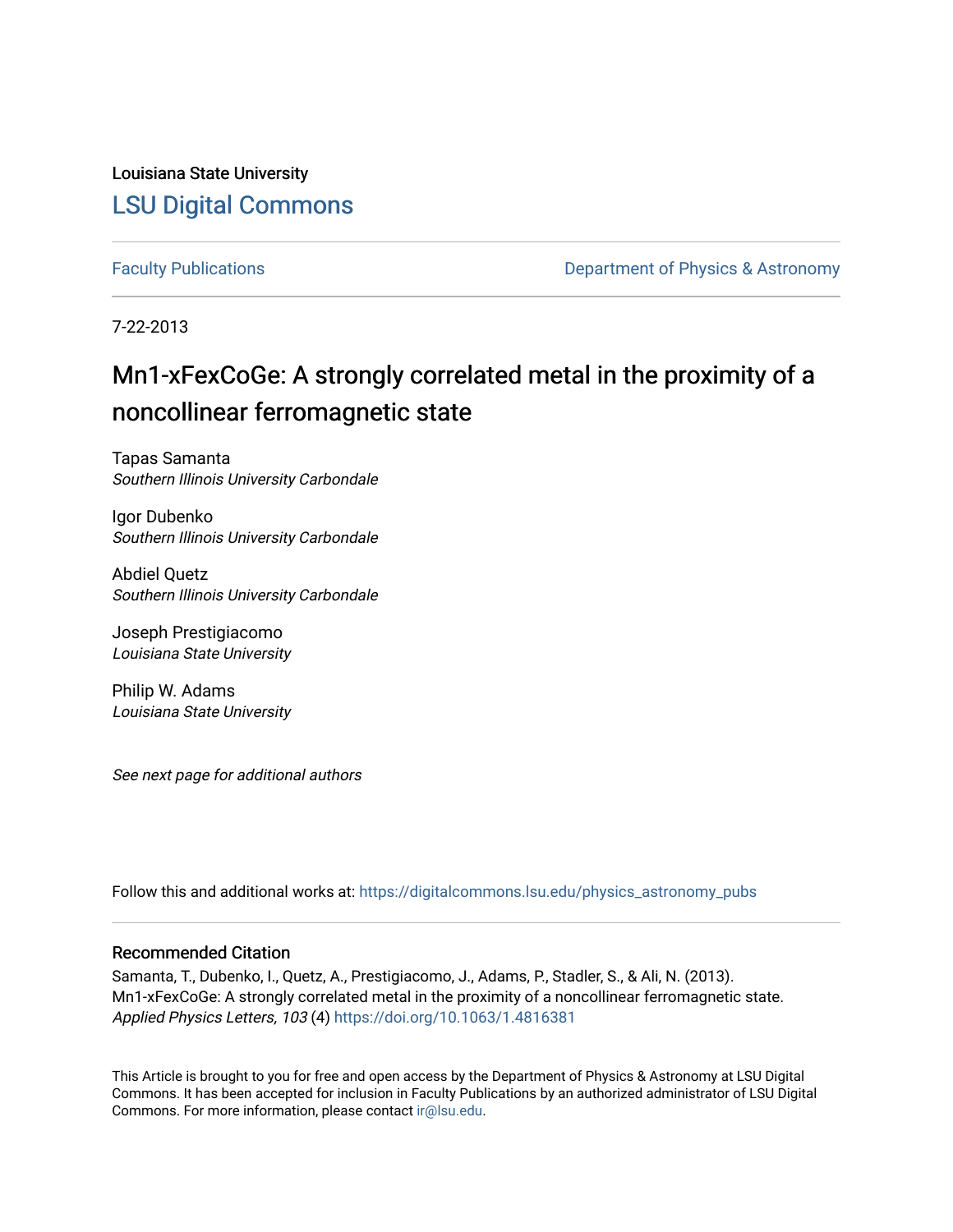## Authors

Tapas Samanta, Igor Dubenko, Abdiel Quetz, Joseph Prestigiacomo, Philip W. Adams, Shane Stadler, and Naushad Ali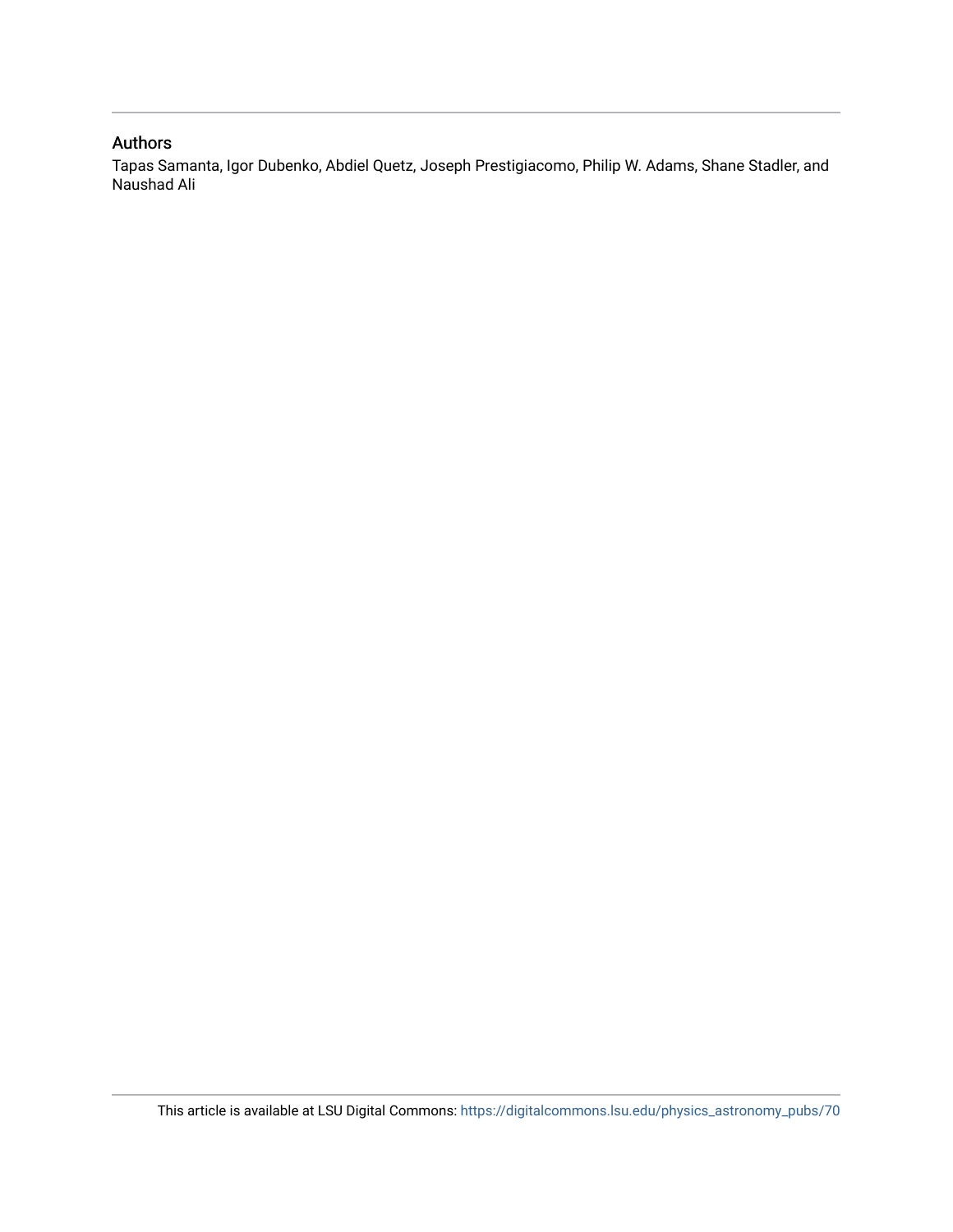## **Southern Illinois University Carbondale [OpenSIUC](http://opensiuc.lib.siu.edu?utm_source=opensiuc.lib.siu.edu%2Fphys_pubs%2F69&utm_medium=PDF&utm_campaign=PDFCoverPages)**

[Publications](http://opensiuc.lib.siu.edu/phys_pubs?utm_source=opensiuc.lib.siu.edu%2Fphys_pubs%2F69&utm_medium=PDF&utm_campaign=PDFCoverPages) [Department of Physics](http://opensiuc.lib.siu.edu/phys?utm_source=opensiuc.lib.siu.edu%2Fphys_pubs%2F69&utm_medium=PDF&utm_campaign=PDFCoverPages)

7-2013

# $Mn_{1-x}Fe_XCoGe$ : A Strongly Correlated Metal in the Proximity of a Noncollinear Ferromagnetic State

Tampas Samanta *Southern Illinois University Carbondale*

Igor Dubenko *Southern Illinois University Carbondale*

Abdiel Quetz *Southern Illinois University Carbondale*

Joseph Prestigiacomo *Louisiana State University*

Philip W. Adams *Louisiana State University*

*See next page for additional authors*

Follow this and additional works at: [http://opensiuc.lib.siu.edu/phys\\_pubs](http://opensiuc.lib.siu.edu/phys_pubs?utm_source=opensiuc.lib.siu.edu%2Fphys_pubs%2F69&utm_medium=PDF&utm_campaign=PDFCoverPages) © 2013 American Institute of Physics Published in *Applied Physics Letters*, Vol.103 No. 042408 (2013) at [doi: 10.1063/1.4816381](http://dx.doi.org/10.1063/1.4816381)

### Recommended Citation

Samanta, Tampas, Dubenko, Igor, Quetz, Abdiel, Prestigiacomo, Joseph, Adams, Philip W., Stadler, Shane and Ali, Naushad. " $Mn_{1-x}Fe_xCoGe$ : A Strongly Correlated Metal in the Proximity of a Noncollinear Ferromagnetic State." (Jul 2013).

This Article is brought to you for free and open access by the Department of Physics at OpenSIUC. It has been accepted for inclusion in Publications by an authorized administrator of OpenSIUC. For more information, please contact [opensiuc@lib.siu.edu.](mailto:opensiuc@lib.siu.edu)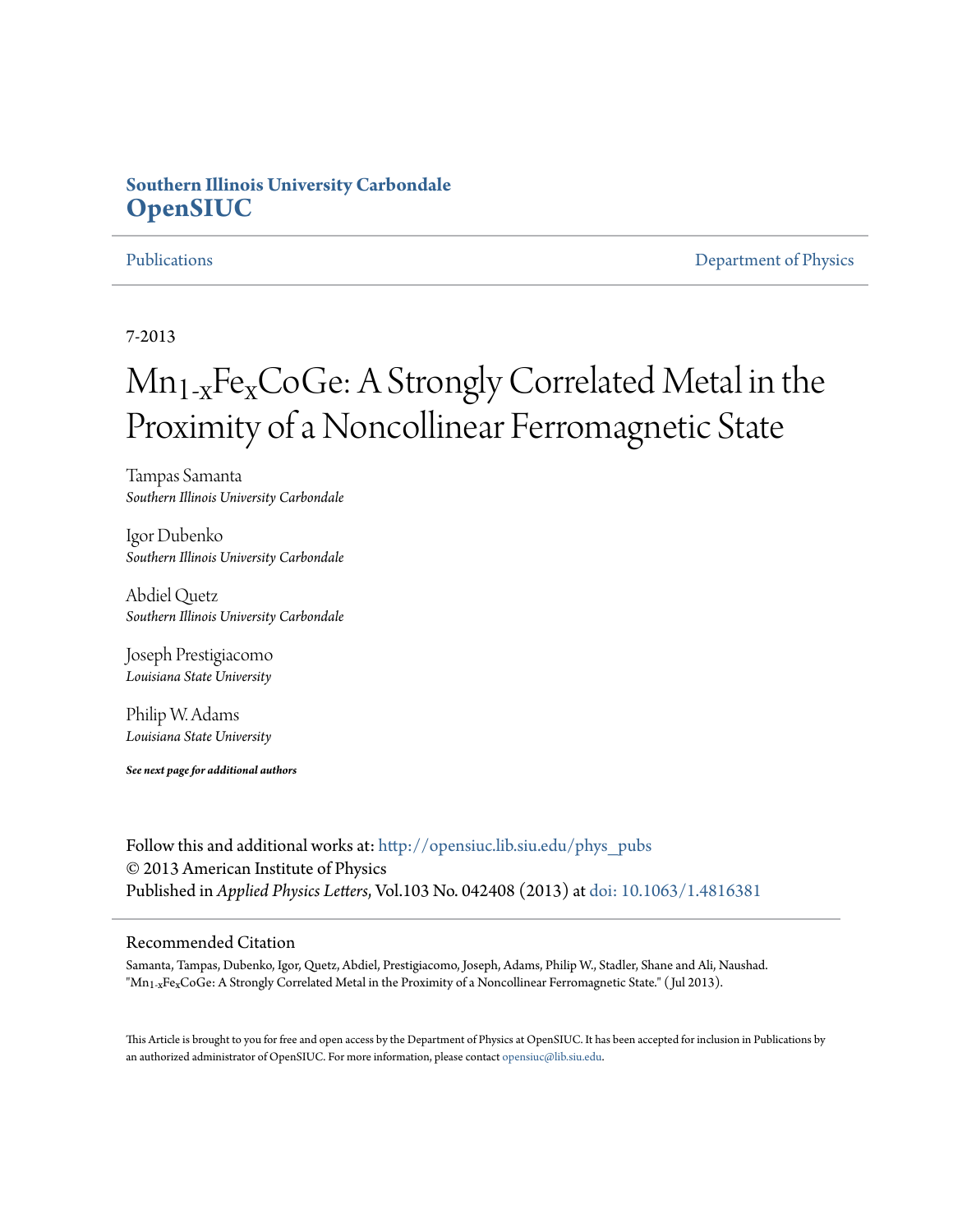### **Authors**

Tampas Samanta, Igor Dubenko, Abdiel Quetz, Joseph Prestigiacomo, Philip W. Adams, Shane Stadler, and Naushad Ali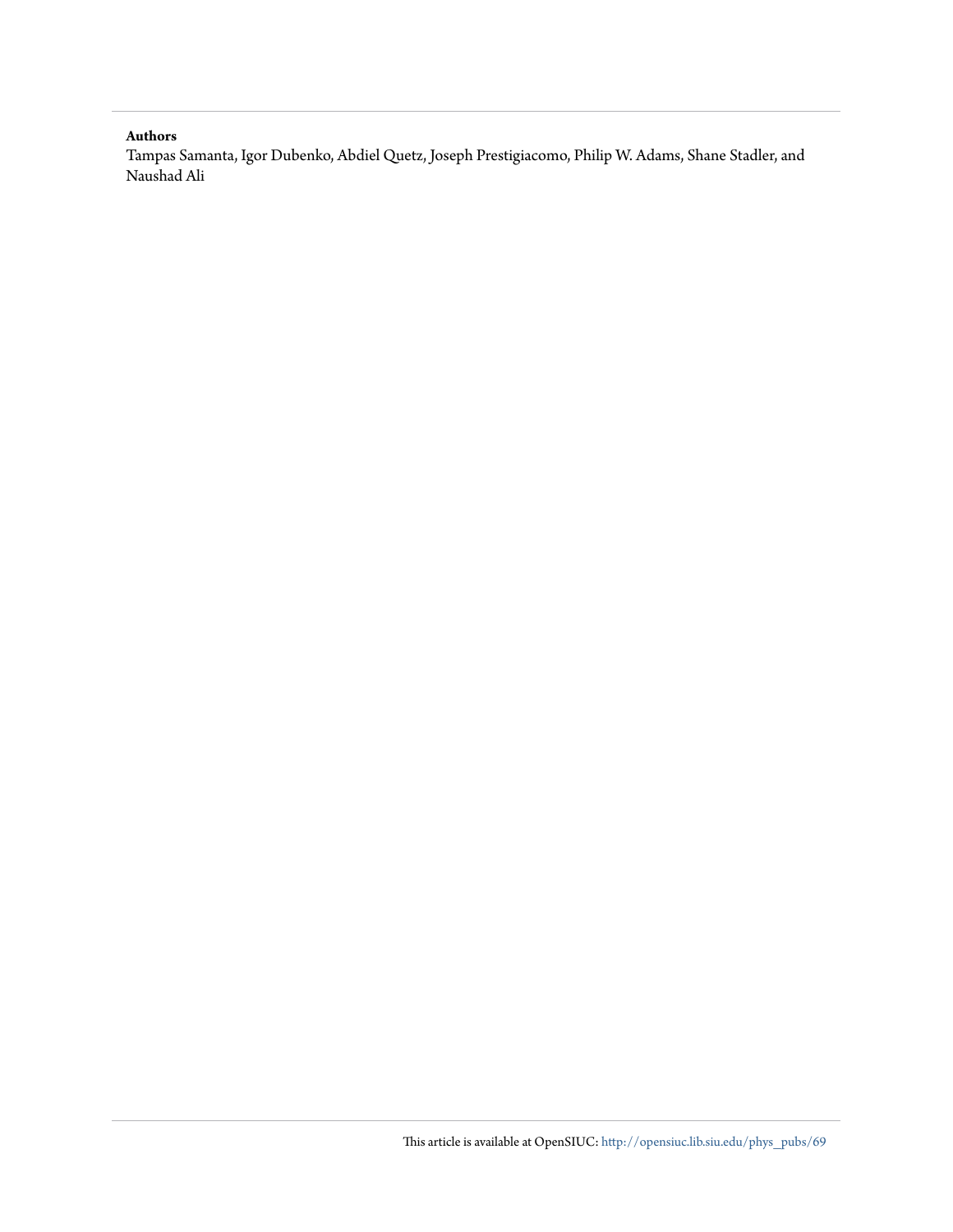

## $Mn_{1-x}Fe_xCoGe$ : A strongly correlated metal in the proximity of a noncollinear [ferromagnetic state](http://dx.doi.org/10.1063/1.4816381)

Tapas Samanta,<sup>1</sup> Igor Dubenko,<sup>1</sup> Abdiel Quetz,<sup>1</sup> Joseph Prestigiacomo,<sup>2</sup> Philip W. Adams,<sup>2</sup> Shane Stadler,<sup>2</sup> and Naushad Ali<sup>1</sup>

<sup>1</sup>Southern Illinois University, Carbondale, Illinois 62901, USA

 $^{2}$ Department of Physics & Astronomy, Louisiana State University, Baton Rouge, Louisiana 70803, USA

(Received 28 May 2013; accepted 6 July 2013; published online 24 July 2013)

An unusually large Kadowaki–Woods ratio of A/ $\gamma^2$  ~ 43  $\mu\Omega$ ·cm·mol<sup>2</sup>·K<sup>2</sup>·J<sup>-2</sup> has been observed for intermetallic  $Mn_{1-x}Fe<sub>x</sub>CoGe$  compounds in the proximity of  $x = 0.2$  where the magnetic state of itinerant electrons system changes. The ratio is approximately four times larger than observed for heavy fermion systems. The manifestation of the strong electron correlations can be realized from the anisotropic origin of the effect through the substantial reduction of interlayer transport of heavy quasiparticles with comparable mean-free path and interlayer spacing in the proximity of a noncollinear ferromagnetic state associated with a large density of states at the Fermi level.  $\odot$  2013 AIP Publishing LLC. [\[http://dx.doi.org/10.1063/1.4816381](http://dx.doi.org/10.1063/1.4816381)]

A central issue regarding the physics of strong electron correlations is the interplay between the itinerancy of electrons in solids due to wave function hybridization and localizing effects that are often rooted in electron-electron repulsion.<sup>[1,2](#page-7-0)</sup> As a result of these competing interactions, strongly correlated electron systems (SCES) exhibit a wide range of fascinating physical properties, such as heavy fermion behavior, metal-insulator transitions, high temperature superconductivity, colossal magnetoresistance, and so on. $1,2$ According to Fermi-liquid theory, for metallic systems the quadratic term of the resistivity,  $\rho(T) = \rho_0 + AT^2$ , is associated with electron-electron scattering at low temperature, and the electronic heat capacity varies linearly with temperature  $(C_{el} = \gamma T)$ . Therefore, the  $A/\gamma^2$ , defined as the Kadowaki–Woods ratio (KWR), can be estimated from lowtemperature zero-field resistivity and heat capacity. The KWR is material specific, and can vary strongly with different classes of materials. Relatively small values of  $A/\gamma^2 \sim 0.4 \ \mu\Omega\cdot\text{cm} \cdot \text{mol}^2 \cdot \text{K}^2 \cdot \text{J}^{-2}$  have been reported for tran-sition metals.<sup>[4](#page-7-0)</sup> However, a large KWR has been observed in various types of SCES, such as heavy fermions (where  $A/\gamma^2 \sim 10 \,\mu\Omega\cdot\text{cm} \cdot \text{mol}^2 \cdot \text{K}^2 \cdot \text{J}^{-2}$ ),<sup>[3](#page-7-0)</sup> transition metal oxides,<sup>[5](#page-7-0)[,6](#page-8-0)</sup> organic charge-transfer salts,<sup>[7,8](#page-8-0)</sup> and has been recently observed in high  $T_c$  superconductors based on FeAs.<sup>[9](#page-8-0)</sup> Several physical mechanisms have been proposed for explanation of the large KWR observed in the SCES. A unified model of KWR based on the dimensional analogy has been recently proposed in Ref. [10](#page-8-0). It has been shown that the anisotropic transport of heavy quasiparticles (QP) in layered materials, such as transition-metal oxides and organic chargetransfer salts, can give rise to a large KWR. However, in the case of strongly correlated intermetallic compounds, the observation of a large KWR due to an anisotropic origin is rather uncommon. In this letter, we show that the large KWR observed in intermetallic  $Mn_{1-x}Fe_xCoGe$  compounds can be related to anisotropy of the strong electron correlations.

In recent years, considerable attention has been devoted to studies of MnCoGe-based systems due to temperature induced magneto-structural transitions resulting in shape memory phenomena, the giant magnetocaloric effects, and volume anomalies near room temperature.<sup>[11,12](#page-8-0)</sup> It is therefore of interest to conduct a deeper study of these systems perhaps to elucidate the physical origins of their pronounced physical properties. In particular, the rarely studied experimental electronic properties of MnCoGe-based systems may shed light on the behavior of this system. In fact, the major outcome of our experimental work suggests that  $Mn_1$ .  $_{x}Fe_{x}CoGe$  in the vicinity of  $x = 0.2$  can be considered as a strongly correlated metal.

According to neutron diffraction studies, stoichiometric MnCoGe and FeCoGe both have a collinear magnetic structure in the basal plane, and behave as an isotropic ferromagnet below their respective Curie temperatures of  $T_C \sim 345$ and  $370 \text{ K}$ .<sup>[13](#page-8-0)</sup> MnCoGe has an orthorhombic TiNiSi-type structure in the ferromagnetically ordered state, but transforms to a hexagonal  $Ni<sub>2</sub>$ In-type structure in the paramagnetic (PM) state at about  $T_M \sim 650 \text{ K}$ . However, FeCoGe crystallizes in a hexagonal phase which is stable in the entire temperature interval. Studies of isostructural MnNiGe-based systems indicate that an alternating sequence of Ni-Ge and Mn layers perpendicular to the c-axis is formed in its hexag-onal phase.<sup>[14](#page-8-0)</sup> A larger magnetic moment has been reported for the orthorhombic structure in comparison with that of the hexagonal phase, which is associated with the localized narrower 3d band in the orthorhombic structure and a wider 3d band in the hexagonal structure, resulting in itinerant character due to the decrease in bond length. $15$  Therefore, the substitution of Fe atoms for Mn in  $Mn_{1-x}Fe_xCoGe$  can stabilize the hexagonal structure at lower temperature with a reduced magnetic moment. It has been shown in Ref. [16](#page-8-0) that, in the case of CoMnX  $(X = P, Si, Ge)$ , the collinear ferromagnetic (FM) phase with a high density of the electronic states is unstable compared to that in the noncollinear phase (antiferromagnetic or FM). A high number of states promotes a noncollinear magnetic arrangement in these types of compounds.<sup>16,17</sup> The calculated total density of the states  $(D_0(E_F))$  was found to be  $D_0(E_F) = 5$  states/eV/f.u. for the parent MnCoGe.<sup>[16](#page-8-0)</sup> Therefore, a more than three-fold increase in  $D_0(E_F)$  as estimated for  $Mn_{0.8}Fe_{0.2}CoGe$  from the experimental results of the current work implies the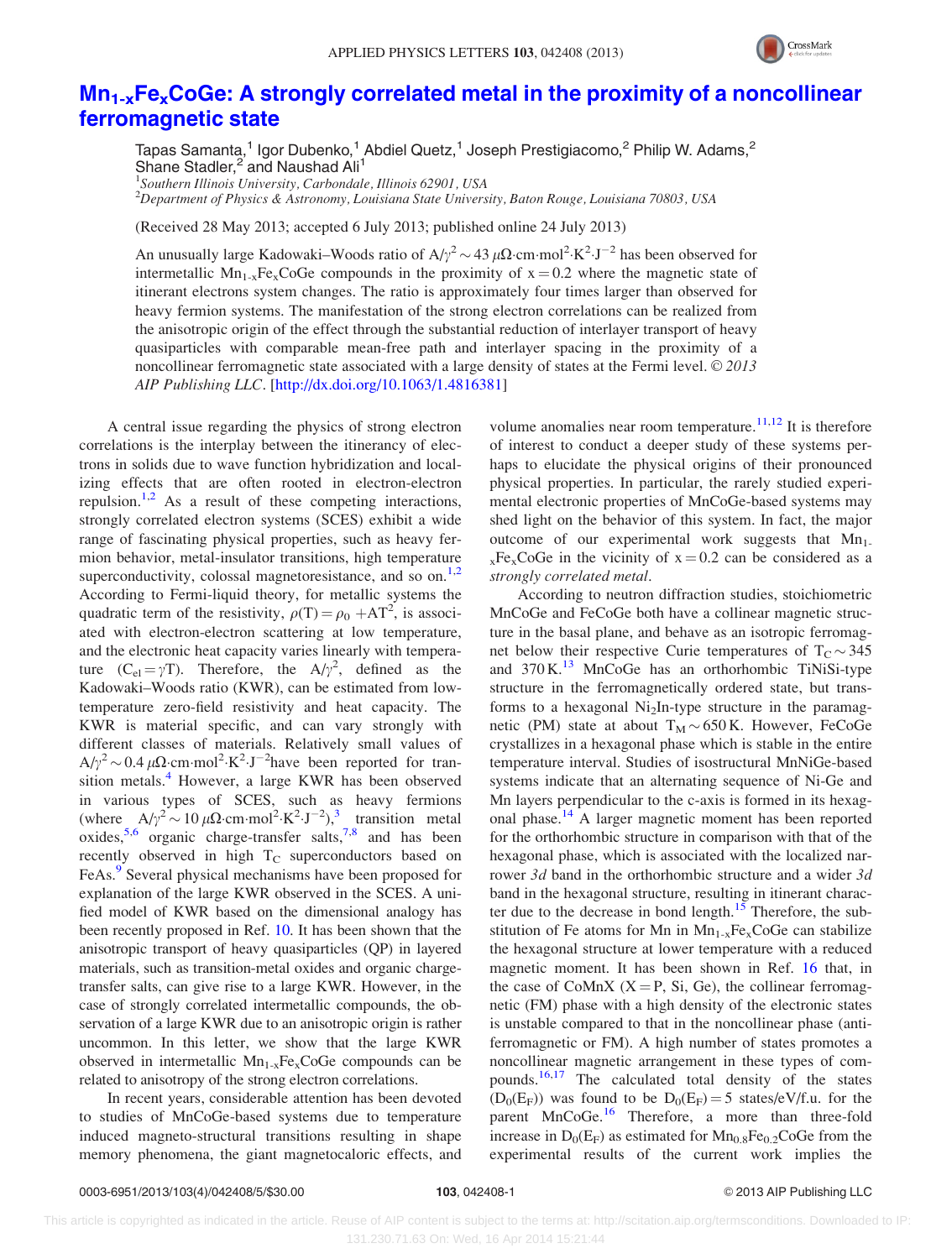existence of a noncollinear FM state in the hexagonal layered compound which results in the formation of massive QP. Our studies reveal an unusually large KWR of  $A/\gamma^2 \sim 43 \,\mu\Omega \cdot \text{cm} \cdot \text{mol}^2 \cdot \text{K}^2 \cdot \text{J}^{-2}$ . Therefore, strong electron correlations in the  $Mn_{1-x}Fe_xCoGe$  system can be associated with the anisotropic interlayer transport of heavy QP in the proximity of the changes in magnetic state of the itinerant electrons system induced by the increase in Fe concentration. The obtained results are explained in the context of a unified model of KWR.

Polycrystalline  $Mn_{1-x}Fe_xCoGe$  samples were prepared by arc-melting the constituent elements of purity better than 99.99% in an ultra high purity argon atmosphere using water cooled massive bronze crucible and tungsten electrod, followed by annealing in high vacuum ( $\approx 10^{-5}$  Torr) for 4 days at  $850^{\circ}$ C. The room temperature X-ray diffraction patterns of the samples were obtained using  $Cu$   $K\alpha$  radiation. Structural refinement was carried out using the Rietveld profile refinement method of the FULLPROF program. A superconducting quantum interference device magnetometer (SQUID, by Quantum Design, INC.) was employed to measure the magnetization of the samples within the temperature interval of 10–400 K, and in applied magnetic fields up to 5 T. The samples were heated to 380 K prior to magnetic measurements. The phase transitions temperatures,  $T_c$  and  $T_M$ , were determined from the maximum of dM/dT measured during heating in the presence of 1 kOe magnetic field. The saturation magnetizations  $(M<sub>s</sub>)$  were obtained by extrapolating the high-field M(H) data to zero field at  $T = 10$  K. The differential scanning calorimetry (DSC) measurements were carried out with a DSC 8000 (with a ramp rate of 20 K/min during heating and cooling). Heat capacity  $(C_P)$  measurements were done using a physical properties measurement system (PPMS by Quantum Design, INC.) using a vertical puck arrangement. Electrical resistivity  $(\rho)$  measurements were performed using the standard four-probe method.

The X-ray diffraction patterns of  $Mn_{1-x}Fe_{x}CoGe$  as shown in Figs.  $1(a)-1(c)$  confirm the hexagonal Ni<sub>2</sub>In-type structure for  $x > 0.09$  at room-temperature, except for small traces of the orthorhombic TiNiSi-type structure for  $x = 0.09$ . The composition-dependent hexagonal lattice parameters a and c both decrease with increasing Fe concentration. According to the literature, with a smaller Mn-Mn separation, the MnCoGe-based system prefers to stabilize in the hexagonal phase.<sup>15,18</sup> Therefore, the reduction of the Mn-Mn distance associated with the decrease of lattice parameters by the substitution of smaller Fe atoms for Mn, stabilizes  $Mn_{1-x}Fe_{x}CoGe$  in the hexagonal Ni<sub>2</sub>In-type structure. A linear decrease of  $c(x)/a(x)$  has been observed as shown in Fig. 1(d). However, the relative changes in c are more significant than those of a. For composition variations of  $x = 0.09-0.4$ , the lattice parameters decrease almost linearly from 4.095 to  $4.080 \text{ A}$  and from  $5.296$  to  $5.208 \text{ A}$  for a and c, respectively. Therefore, c decreases more rapidly compared to that of a, resulting in a decrease of c/a ratio associated with a smaller Mn-Mn/Fe separation along c-axis with increasing substitution of Fe. This indicates that Fe-substitution leads to a substantial reduction of the interlayer distance of Mn/Fe atoms as separated by a Co–Ge layer perpendicular to the c-axis. An alternating sequence of Co-Ge and Mn layers in the MnCoGebased systems are shown in the inset of Fig.  $1(d)$ .<sup>[14](#page-8-0),[19](#page-8-0)</sup>

The variations of the transition temperatures  $(T<sub>C</sub>)$ and  $T_M$ ) with Fe concentration, along with the temperature the peak positions of the DSC heating curves, are shown

FIG. 1. Room temperature XRD patterns of  $Mn_{1-x}Fe<sub>x</sub>CoGe$  for the compositions (a)  $x = 0.2$ , (b)  $x = 0.3$ , and (c)  $x = 0.4$ . (d) The ratio of hexagonal lattice parameters c/a at room temperature as a function of Fe concentration in  $Mn_{1-x}Fe<sub>x</sub>CoGe$ . The dashed line through the data points is a guide to the eye. Inset: an alternating sequence of Co-Ge and Mn layers as formed in hexagonal MnCoGe. The figure was adapted from Ref. [18.](#page-8-0)

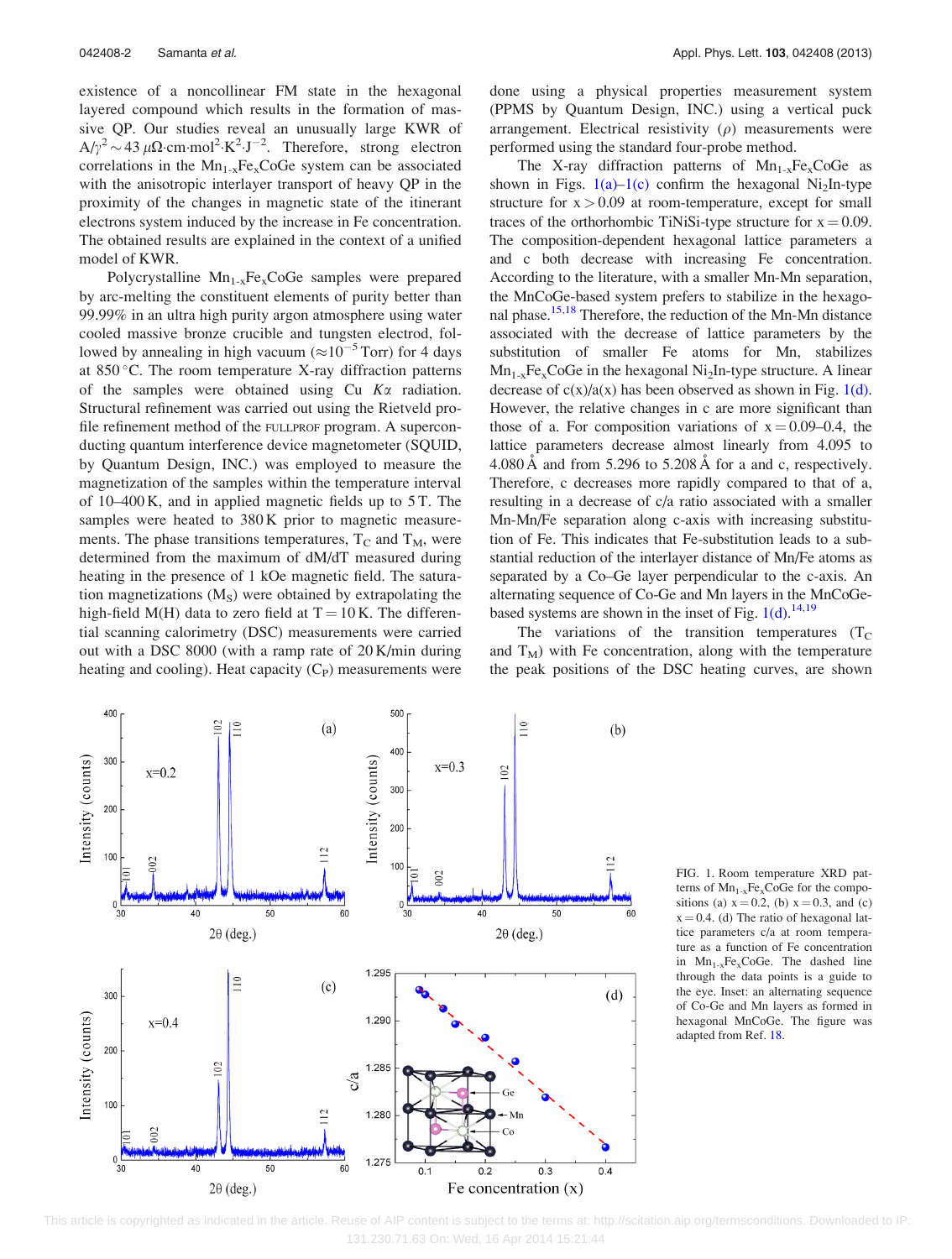<span id="page-6-0"></span>

FIG. 2. The transition temperatures as a function of Fe concentration determined from magnetization M(T) and DSC data. Inset: Isothermal magnetization curves at  $10 K$  for  $Mn_{1-x}Fe_xCoGe$ .

in Fig. 2. The partial substitution of Mn by Fe in  $Mn_{1-x}Fe_{x}CoGe$  results in a coincidence of T<sub>C</sub> and T<sub>M</sub> for low Fe concentrations  $(x = 0.09$  and 0.1), leading to a firstorder phase transition with a clearly visible thermal hysteresis between heating and cooling in both the M(T) and DSC curves. With a further increase of x, a structurally driven first-order phase transition has been observed below  $T_c$  up to  $x = 0.15^{20}$  $x = 0.15^{20}$  $x = 0.15^{20}$  For  $x \ge 0.2$ , a second-order magnetic transition, similar to that observed for the PM-FM transition with the hexagonal  $Ni<sub>2</sub>$ In-type structure, was detected with no signature of a first-order transition.  $T_M$  decreases sharply with increasing x and nearly vanishes for  $x = 0.15$  with only small traces in the DSC curve. However, an increase of  $T_c$  has been observed with increasing x. The M(H) curves show a shape typical for FM type ordering (see inset of Fig. 2). The saturation magnetizations  $(M<sub>S</sub>)$  initially decrease with increasing x but remain nearly constant (about 2.8  $\mu_B$ /f.u.) in the hexagonal phase for  $x \ge 0.2$  ((see Fig. 3(b)).

Representative data of the temperature-dependent inverse susceptibility  $(\chi^{-1})$  in the presence of 1 kOe for  $x = 0.1$  and 0.2 are plotted in Fig.  $3(a)$ . In the PM state, the linear variations of  $\chi^{-1}(T)$  for small x were well-fitted by the standard Curie-Weiss term, indicating a localized moment behavior. However, a modified Curie-Weiss expression,  $\chi = \chi_0 + C/(T - \chi_0)$  $\theta_P$ ) (where  $\chi_0$  = T-independent susceptibility, C = Curie constant, and  $\theta_P$  = PM Curie temperature) was used to fit the nonlinear  $\chi^{-1}(T)$  curve for higher Fe concentrations, suggesting a temperature-independent contribution from itinerant behavior. From the fitting, the values of C and  $\theta_P$  were obtained for different x. The effective magnetic moment  $(\mu_{\text{eff}})$  was determined from the Curie constant C. According Rhodes-Wohlfarth model, a value of  $P_C/M_S$  (where  $P_C$  is total spin angular moment and  $P_C(P_C+2) \equiv \mu_{eff}^2$  greater than the unity implies an itinerant moment system.<sup>[21](#page-8-0)</sup> Therefore, a large  $P_C$ /  $M_S \sim 2.2 \mu_B/f.u.$  for  $x \ge 0.2$  (see Fig. 3(b)) indicates a significant contribution due to itinerant magnetic behavior of the  $Mn_{1-x}Fe_{x}CoGe$  compounds. A hydrostratic pressure study on the MnCoGe-based system also indicated an itinerant character of the 3d-subsystem in these types of compounds. $^{22}$  Thus, Fe in  $Mn_{1-x}Fe_xCoGe$  intermetallics generally contributes to the itinerant component of the 3d-subsystem.



FIG. 3. (a) Inverse susceptibility  $(\chi^{-1})$  versus temperature (T) in the presence of 1 kOe field, and the corresponding fitting as indicated by the solid curves for  $x = 0.1$  and 0.2, respectively. (b) Concentration dependencies of the effective magnetic moment ( $\mu_{\text{eff}}$ ), saturation magnetization (M<sub>S</sub>), and  $P_C/M_S$ .

The development of strong electron correlations in this system arises when it passes through the noncollinear FM state for  $x = 0.2$ , as evidenced from our C<sub>P</sub>(T) and  $\rho(T)$  data. The zero-field  $C_P(T)$  data for  $x = 0.2$  is shown in Fig. 4(a). A small peak has been detected at  $T<sub>C</sub>$ . The low temperature data shown in the inset of Fig.  $4(a)$  was fitted by the standard expression,  $C_P = \gamma T + \beta T^3$ , and the fitted values of  $\gamma$  and  $\beta$ were found to be  $27.6 \text{ mJ/mol K}^2$  and  $0.164 \text{ mJ/mol K}^4$ , respectively. The large value of  $\gamma$  indicates the formation of heavy QP with a mass enhancement of approximately 30 times that of free electrons. The Debye temperature obtained



FIG. 4. (a) Heat capacity (C<sub>P</sub>) versus temperature (T) for  $x = 0.2$ . Inset: the linear fit of C<sub>P</sub>/T versus T<sup>2</sup>. (b) Electrical resistivity ( $\rho$ ) as a function of T with x = 0.2 and 0.4. Inset: the fit of  $\rho(T)$  by  $\rho(T) = \rho_0 + AT^2$  for x = 0.2 as indicated by the solid curve.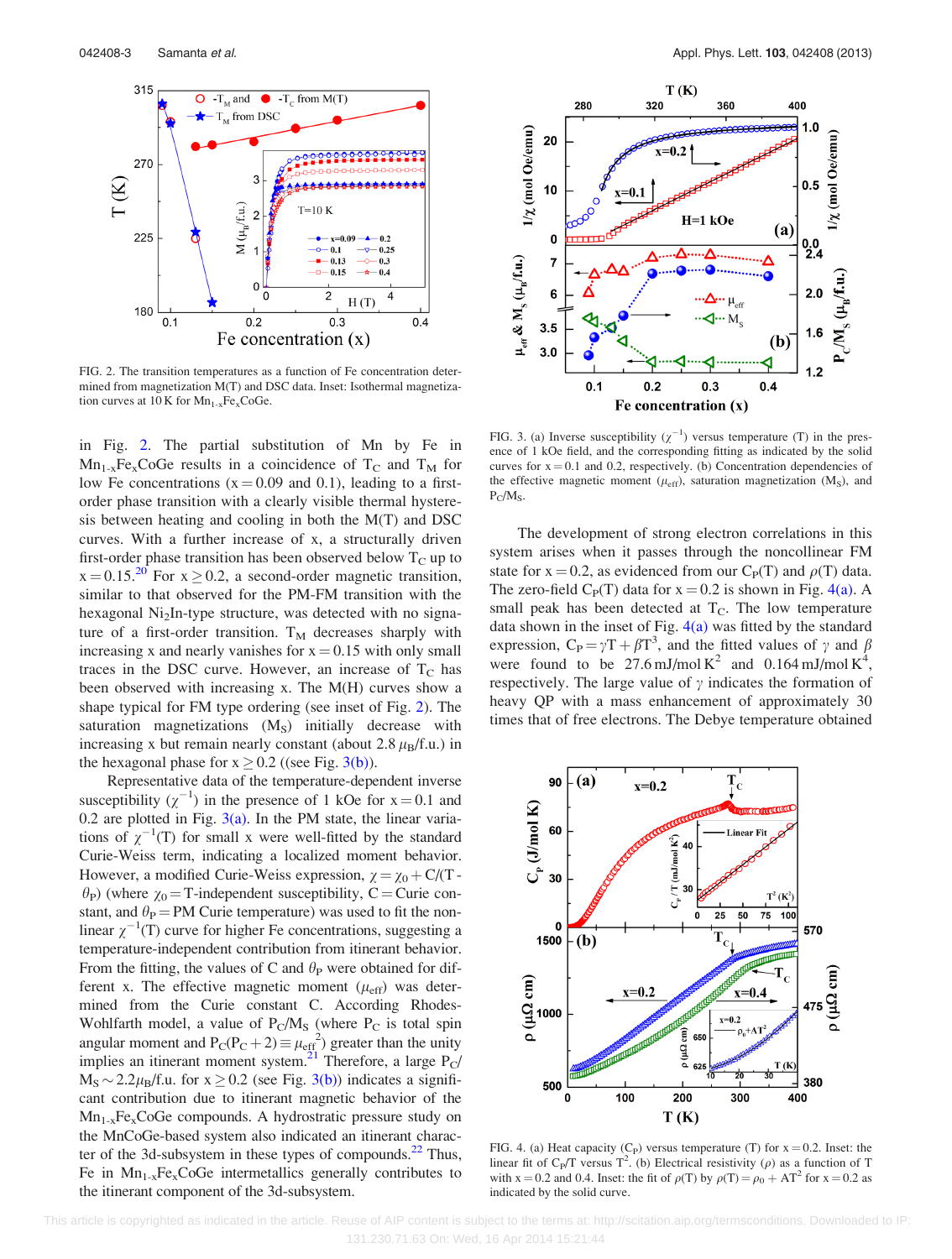<span id="page-7-0"></span>from the  $\beta$  value is 306 K. The DOS at E<sub>F</sub> estimated from the  $\gamma$  value is  $D_0(E_F) = 16.5$  states/eV/f.u. Previously it has been shown that, in the case of the CoMnX  $(X = P, Si, Ge)$ , the noncollinear ground states (antiferromagnetic or ferromagnetic) are energetically preferable compared to the collinear FM phase as characterized by the low total density of states at the Fermi level,  $D_0(E_F)$ . A high number of states can make the collinear FM state unstable and promotes a noncollinear magnetic arrangement in these types of compounds, $16,17$ Therefore, a more than three-fold increase in  $D_0(E_F)$  for  $Mn_{0.8}Fe_{0.2}CoGe$  relative to that of the parent MnCoGe  $(D_0(E_F) = 5$  states/eV/f.u.)<sup>[16](#page-8-0)</sup> suggests the instability of the collinear FM state in this composition and promotes a stable noncollinear FM state. A noncollinear magnetic state can be stabilized in any elements, alloys, or compounds through the formation of a hybridization gap at the Fermi energy, as emphasized previously, $^{23}$  $^{23}$  $^{23}$  and was recently found the related system CoMnSi.<sup>[16,17](#page-8-0)</sup>

The temperature dependence of the resistivity  $(\rho)$  in the absence of magnetic field is shown in Fig.  $4(b)$  for the compounds with  $x = 0.2$  and 0.4. The  $\rho(T)$  data suggest metallic ground states for both compositions. A rather large residual resistivity for  $x = 0.2$  ( $\rho_0 = 624 \mu\Omega$  cm) compared to most conventional metallic conductors seems to be related to interlayer transport associated with a substantial reduction of the meanfree path of heavy quasiparticles. As mentioned previously, the compositions for  $x \ge 0.2$  have a stable hexagonal Ni<sub>2</sub>In-type structure without a first-order structural transition. An alternating sequence of Co-Ge and Mn layers perpendicular to the caxis is formed in hexagonal structure of MnCoGe as reported earlier on isostructural hexagonal MnNiGe-based systems.<sup>[14](#page-8-0)</sup> A change of slope has been observed in  $\rho(T)$  in the vicinity of T<sub>C</sub>. The low-temperature  $\rho(T)$  data for x = 0.2 was fitted by  $\rho(T) = \rho_0 + AT^2$ , suggesting a dominant electron-electron scattering behavior (see the inset of Fig.  $4(b)$ ). The value of A obtained from the fit is  $0.0324 \pm 0.0002 \mu \Omega \cdot \text{cm} \cdot \text{K}^{-2}$ . Therefore, the Kadowaki–Woods ratio for  $x = 0.2$  is  $KWR = A/\gamma^2 = 43 \mu\Omega \cdot cm \cdot mol^2 \cdot K^2 \cdot J^{-2}$ . This value is much larger than the value  $A/\gamma^2 \sim 10 \,\mu\Omega\text{ cm} \cdot \text{mol}^2 \cdot \text{K}^2 \cdot \text{J}^{-2}$  reported for a number of heavy fermion compounds, $3$  suggesting that  $Mn_{0.8}Fe_{0.2}CoGe$  is a strongly correlated metal. Although the studied materials were synthesized from isotropic endmembers (MnCoGe and FeCoGe) similar to that of heavy fermion compounds, the development of strong electron correlation in  $Mn_{0.8}Fe<sub>0.2</sub>CoGe$  has an unexpected and unique anisotropic origin. In this case, interlayer transport of heavy QP due to the formation of a layered structure is the origin of the strong electron correlation. This will be explained in the context of the unified model developed recently by Jacko et  $al$ .<sup>[10](#page-8-0)</sup> to describe the KWR by considering a dimensional analysis.

The model by Jacko et al. employs a normalized KWR in the form of  $Af_{dx}(n)/\gamma^2 = 81/4\pi\hbar k_B^2 e^2$ , according to which a broad class of strongly correlated metals takes a single value. In this KWR,  $f_{dx}(n)$  represents the dimensional term  $(d =$  dimensionality) with  $f_{dx}(n) \equiv nD_0^2 \langle \nu_{0x}^2 \rangle \xi^2$ , where n, D<sub>0</sub>, and  $\langle \nu_{0x}^2 \rangle$  represent the conduction-electron density, the DOS at E<sub>F</sub>, and the Fermi velocity, respectively, and  $\xi \approx 1$  is a pure number. For anisotropic layered materials,  $\langle \nu_{0x}^2 \rangle$  may vary in the different crystallographic directions. In this model, they

found for quasi-2D layered materials that  $f_{2\parallel}(n) = n^2/\pi c \hbar^2$ (c = interlayer spacing) and  $f_{2\perp}(n) = 2n m_0^2 t_{\perp 0}^2 / \pi^2 \hbar^6$ . Notably, the interlayer hopping integral  $(t_{\perp 0})$  is the most important parameter for layered systems, whether it is via coherent transport or thermally assisted hopping. The above-described formalism fits quite well for reported layer-type SCES, which exhibit large values of  $A/\gamma^2$  without considering  $f_{dx}(n)$ , and becomes single-valued after the addition of  $f_{dx}(n)$ . In other words, the relatively small value of  $f_{dx}(n)$  is solely responsible for the large  $A/\gamma^2$  observed in layered SCES. Therefore, the substantial reduction of  $t_{\perp 0}$  due to the decrease of interlayer QP transport makes  $f_{2\perp}(n)$  (i.e., effectively  $f_{dx}(n)$ ) small, and enhances the  $A/\gamma^2$  value for layered SCES. At 300 K, the measured  $\rho$  are 1399 and 518  $\mu\Omega$  cm for  $x = 0.2$  and 0.4, respectively. These correspond to a normalized mean-free path of  $k_F \ell \approx h(c/2)/e^2 \rho \approx 0.5$  and 1.3 along the direction perpendicular to the atomic layers with  $c = 5.28$  and  $5.22 \text{ Å}$  for  $x = 0.2$  and 0.4, respectively (where c = lattice constant along c-axis,  $c/2$  = interlayer spacing of atomic planes of Mn or Mn-Fe, and  $h/e^2 \approx 26 k\Omega$  is the quantum resistance), which suggest a higher degree of metallicity for the composition with  $x = 0.4$  compared to that of  $x = 0.2$ . The substantial reduction of  $k_F \ell$  makes it comparable with c/ 2 in the proximity of the noncollinear FM state for  $x = 0.2$ . As a result, the interlayer QP transport  $(t_{\perp 0})$  at low temperature decreases markedly, which ensures that it becomes a SCES with large  $A/\gamma^2$  for  $x = 0.2$  due to the substantial reduction of the effective  $f_{dx}(n)$ . Moreover, it would be reasonable to anticipate that a large  $D_0(E_F)$  should result in a narrower effective bandwidth (W = 4t<sub>+0</sub>) for  $x = 0.2$ , and therefore  $t_{\perp 0}$  should be reduced. The system moves towards a collinear FM state having normal 3D metallic behavior (as observed for  $x = 0.4$  with large normalized mean-free path perpendicular to the atomic layers in comparison to  $x = 0.2$ ) with  $x > 0.2$  after exhibiting a noncollinear FM state for  $x = 0.2$ . The trend of the normal metallic behavior for higher Fe concentrations is well supported by the collinear behavior reported for FeCoGe. Transport and neutron diffraction studies on a single crystal sample would be beneficial to understand the unusual type of strong electron correlation in this system, and will be a topic of future studies.

As explored in this study, a noncollinear stability in a FM material can lead to strong electron correlations. The substantial reduction of interlayer QP transport with a comparable mean-free path and interlayer spacing in the proximity of noncollinear FM state results in a large  $A/\gamma^2 \sim 43 \,\mu\Omega \cdot \text{cm} \cdot \text{mol}^2 \cdot \text{K}^2 \cdot \text{J}^{-2}$  in  $Mn_{1-x}\text{Fe}_x\text{CoGe}$  as consequence of strong electron correlations.

This work was supported by the Office of Basic Energy Sciences, Material Science Division of the U.S. Department of Energy (Grant Nos. DE-FG02-06ER46291 and DE-FG02- 13ER46946). P.W.A. acknowledges the support of the U.S. DOE under Grant No. DE-FG02-07ER46420.

<sup>&</sup>lt;sup>1</sup>M. Imada, A. Fujimori, and Y. Tokura, [Rev. Mod. Phys.](http://dx.doi.org/10.1103/RevModPhys.70.1039) **70**, 1039 (1998).<br><sup>2</sup>D. N. Basov, P. D. Averitt, D. v. d. Marel, M. Dressel, and K. Haule, Per

 $^{2}$ D. N. Basov, R. D. Averitt, D. v. d. Marel, M. Dressel, and K. Haule, [Rev.](http://dx.doi.org/10.1103/RevModPhys.83.471) [Mod. Phys.](http://dx.doi.org/10.1103/RevModPhys.83.471) 83, 471 (2011).

 $K<sup>3</sup>K$ . Kadowaki and S. B. Woods, [Solid State Commun.](http://dx.doi.org/10.1016/0038-1098(86)90785-4) 58, 507 (1986).

 ${}^{4}$ M. J. Rice, *[Phys. Rev. Lett.](http://dx.doi.org/10.1103/PhysRevLett.20.1439)* 20, 1439 (1968).

<sup>&</sup>lt;sup>5</sup>N. E. Hussey, [J. Phys. Soc. Jpn.](http://dx.doi.org/10.1143/JPSJ.74.1107) **74**, 1107 (2005).